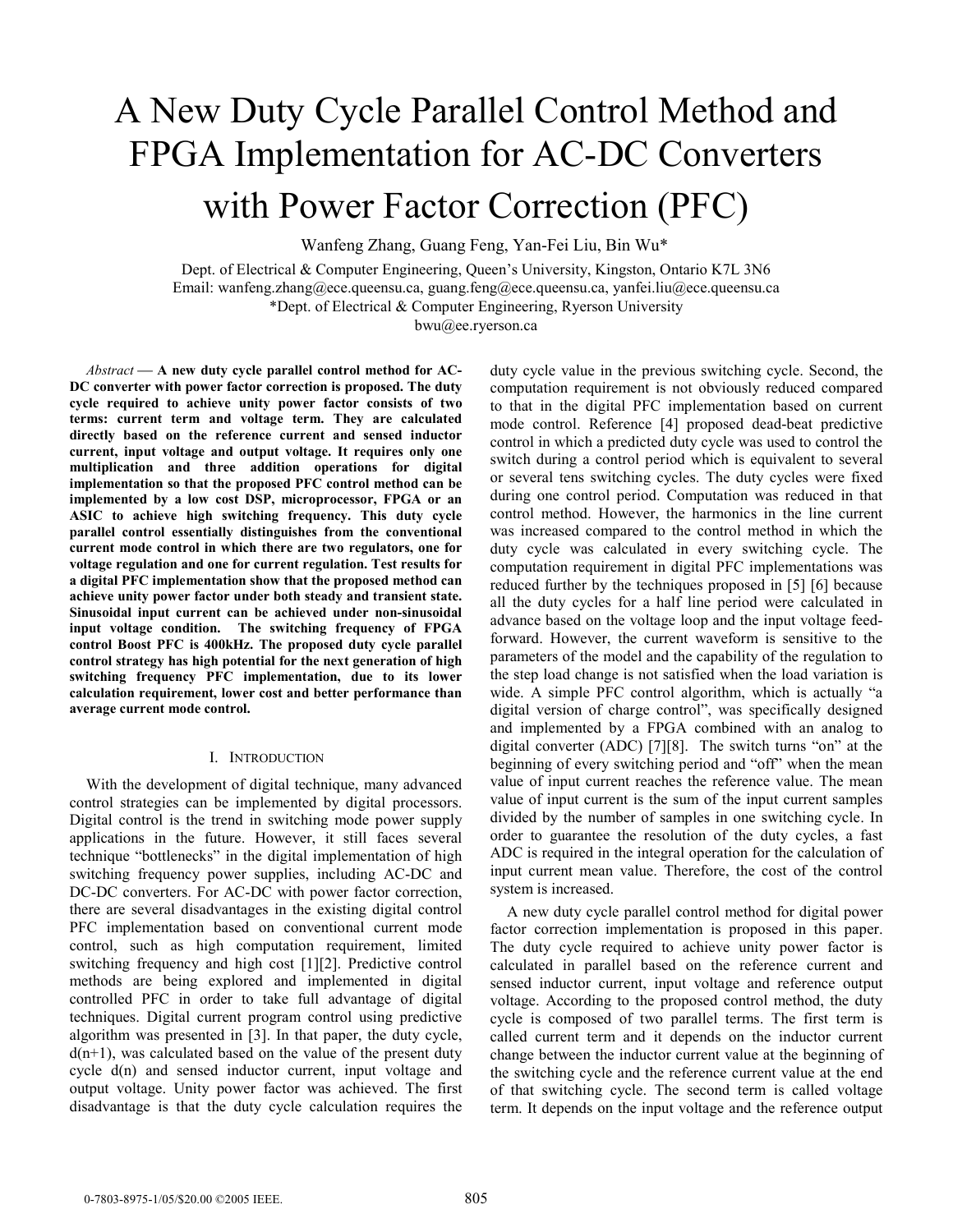voltage. This term is determined by the volt-second balance of the Boost converter. This control philosophy essentially distinguishes from the conventional current mode control and any other control methods with two regulators, one for voltage regulation and one for current regulation. For digital implementation, the proposed duty cycle control method requires only one multiplication and three addition operations so that it can be implemented by a low cost DSP, microprocessor, FPGA or ASIC to achieve high switching frequency. The proposed duty cycle parallel control for PFC implementation overcomes the disadvantages of the existing digital PFC techniques mentioned above, such as high computation requirement, model sensitivity and increased harmonics, etc.

# II. DUTY CYCLE PARALLEL CONTROL ALGORITHM FOR PFC WITH BOOST TOPOLOGY

Boost topology used in PFC implementation is shown Fig. 1. The proposed digital control PFC algorithm is derived based on the assumptions that the Boost converter operates at continuous conduction mode (CCM) and the switching frequency is much higher than the line frequency (the input voltage,  $V_{in}$ , can be assumed as a constant in one switching cycle, *Ts*). Therefore, when the switch S is on or off, the Boost converter is described as two equivalent circuits, as shown in Fig. 2. Differential equation (1) and (2) describe the inductor current in one switching cycle when switch is on or off, respectively.



Fig. 1 Boost converter topology



$$
L\frac{di_L}{dt} = V_{in} \qquad t_n \le t < t_n + d_n T_s \tag{1}
$$

$$
L\frac{di_L}{dt} = V_{in} - V_o \qquad t_n + d_n T_s \le t < t_{n+1} \tag{2}
$$

Substituting 
$$
\frac{di_L}{dt} \approx \frac{i_L(n + \Delta t) - i_L(n)}{\Delta t}
$$
 ( $\Delta t \rightarrow 0$ ) into (1) and (2), the

inductor current at the end of one switching cycle can be

expressed as

$$
i_{L}(n+1) = i_{L}(n) + \frac{V_{in}(n) \cdot T_{s}}{L} - \frac{V_{o}(1 - d(n)) \cdot T_{s}}{L}
$$
 (3)

Equation (3) can be rearranged as:

$$
d(n) = \frac{L}{T_s} \frac{i_L(n+1) - i_L(n)}{V_o} + \frac{V_o - V_{in}(n)}{V_o}
$$
 (4)

It is observed from (4) that the duty cycle in each switching cycle could be determined properly to achieve unity power factor. In a properly designed AC-to-DC converter with PFC,  $i_L(n+1)$  is forced to follow the reference current,  $i_{ref}(n+1)$ , which is a rectified sinusoidal waveform, as shown in Fig. 3.  $V_o$  is controlled to follow the reference voltage,  $V_{ref.}$ Substituting  $i_{ref}(n+1)$ ,  $V_{ref}$  for  $i_L(n+1)$  and  $V_o$  in (4), the duty cycle can be derived as

$$
d(n) = \frac{L}{T_s} \frac{i_{ref}(n+1) - i_L(n)}{V_{ref}} + \frac{V_{ref} - V_{in}(n)}{V_{ref}}
$$
(5)

where  $i_l(n)$  is the sensed current. The duty cycle calculated by (5) can achieve unity power factor in Boost converter. In Fig.3, the duty cycle  $d(n)$  calculated by (5) forces the inductor current changed from  $i_l(n)$  to  $i_l(n+1)$ .  $i_l(n+1)$  is not exactly the same as  $i_{ref}(n+1)$ , but should be very close to it.

There are two terms in (5), expressed as

$$
d(n) = d_1(n) + d_2(n)
$$
 (6)

The first term,  $d_1(n)$ , expressed as

$$
d_1(n) = \frac{(i_{ref}(n+1) - i_L(n)) \cdot \frac{L}{T_s}}{V_{ref}}
$$
(7)

is defined as current term. Under the steady state, the inductor current,  $i_l(n+1)$ , follows the reference current,  $i_{rel}(n+1)$ , at the end of that switching cycle. In (7), the reference current is determined as

$$
i_{ref}(n+1) = k_{PID} \cdot \left| \sin(\omega_{line} \cdot t(n+1)) \right| \tag{8}
$$

 $k_{PID}$  is the peak value of the reference current, which is the output of voltage loop regulator.  $|\sin(\omega_{\text{line}} t(n+1))|$  is the rectified line frequency sinusoidal waveform, which is stored in a look-up table. Under the transient state, if the load is increased, the output voltage is dropped. The error between the reference voltage and the feedback voltage is increased. Then, the output of voltage loop PID regulator, *Kpid*, is increased. Hence, the reference current is increased, which results in the current term,  $d<sub>l</sub>$ , increasing. Eventually, the duty cycle is increased to force the output voltage to follow the reference voltage again. If load is decreased, the opposite process occurs. Therefore,  $d_1(n)$  guarantees the output voltage be regulated to follow the reference voltage under transient state of load change.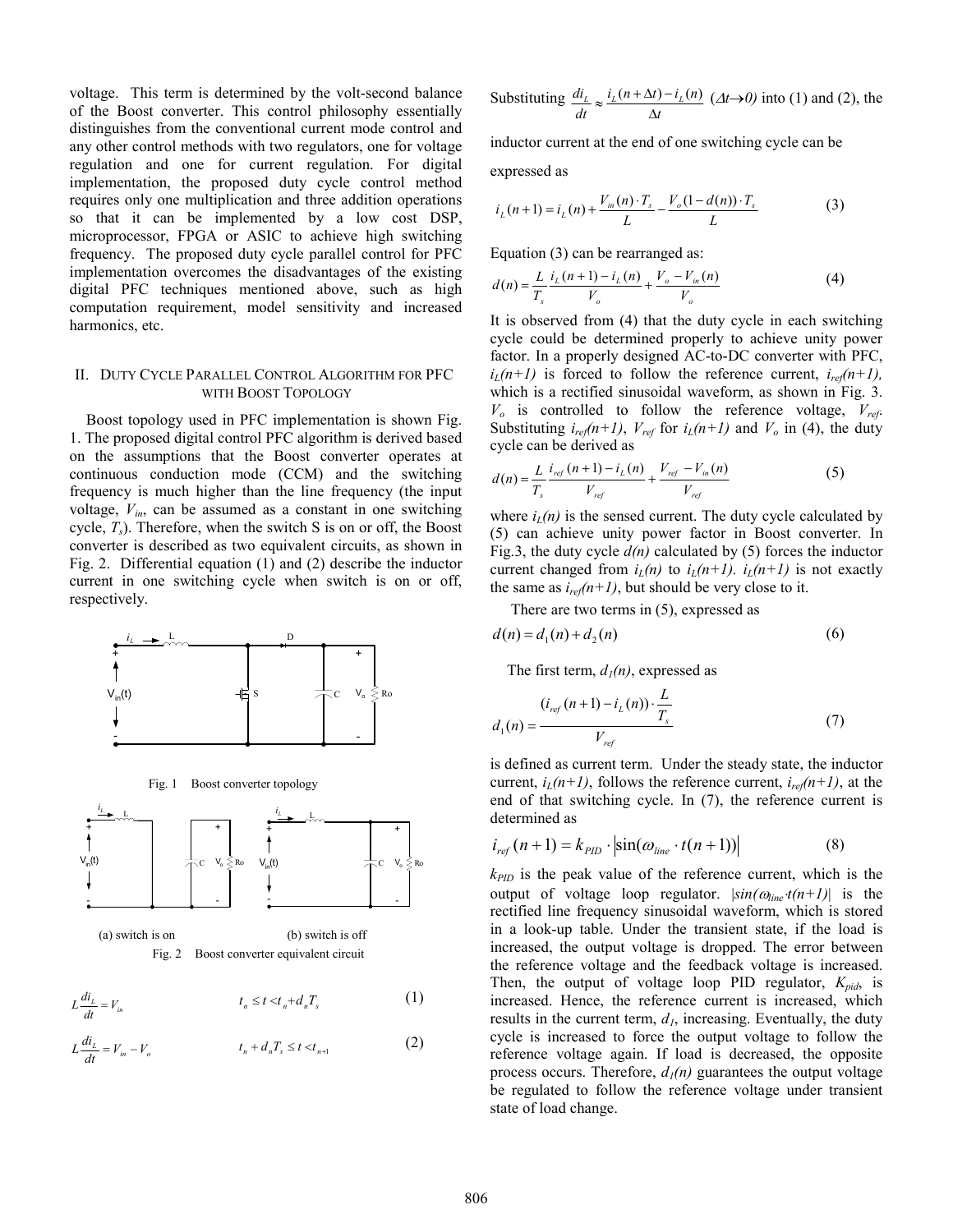

Fig. 3 Inductor current controlled by the directly calculated duty cycles

The second term,  $d_2(n)$ , expressed as

.

$$
d_2(n) = 1 - \frac{V_{in}(n)}{V_{ref}}\tag{9}
$$

is determined by the input and output voltage equilibrium of Boost topology. Therefore,  $d_2$  is defined as voltage term. In (9),  $V_{in}(n)$  is the instantaneous input voltage value sensed by the input voltage feed-forward. It is observed from (9) that, if the input voltage is increased under the transient state,  $d_2(n)$  is decreased instantaneously. Therefore, the duty cycle is decreased without delay to regulate the output voltage for input voltage change.

Substitute (8) into (5), the proposed PFC control algorithm can be expressed as:

$$
d(n) = \frac{k_{PID} \cdot |\sin(\omega_{line} \cdot t(n+1)| - i_L(n)}{K_c} + \frac{V_{ref} - V_m(n)}{V_{ref}} \qquad (10)
$$

where,  $K_c = T_s \cdot V_{ref} / L$ , is a constant which can be used to simplify the proposed PFC control algorithm in the implementation. Because the reference current in (10) is sinusoidal, the actual inductor current is forced to be sinusoidal and achieve unity power factor.

 The block diagram of duty cycle parallel control for PFC implementation is shown in Fig. 4. In the figure, the voltage term block implements the calculation of equation (9) and the current term block implements the calculation of equation (7). With this duty cycle parallel control method, equation (10), the inductor current of the Boost converter will follow the reference current with a difference gap between the reference current value and actual inductor current value. This difference gap is determined by the load condition. At the same time, the output voltage of the Boost converter will exactly follow the reference voltage in the voltage closed loop implementation.



Fig. 4 Diagram of duty cycle parallel control

# *2.1 Simplification of the Proposed PFC Control Algorithm*

In the digital implementation of the proposed duty cycle calculation algorithm,  $(6)$ ,  $(7)$  and  $(9)$  can be simplified by multiplying all the parameters with the constant  $K_c$ , as:

$$
D(n) = D_1(n) + D_2(n)
$$
\n(11)

$$
D_1(n) = k_{pid} \cdot |\sin(\omega_{line} \cdot t(n+1))| - i_L(n)
$$
\n(12)

$$
D_2(n) = K_c - V_{in}^{\dagger}(n) \tag{13}
$$

where, 
$$
D_1(n) = d_1(n) \cdot K_c
$$
,  $D_2(n) = d_2(n) \cdot K_c$ ,

$$
V_{in}^{'}(n) = \frac{V_{in}(n)}{V_{ref}} \cdot K_c = \frac{T_s}{L} V_{in}(n) \cdot D(n), D_l(n)
$$
 and  $D_2(n)$  are

simplified values of duty cycle,  $d(n)$ , and its components,  $d_1(n)$ and  $d_2(n)$ .

It is observed from  $(11)$ ,  $(12)$  and  $(13)$  that after simplification, only one multiplication and three additions (subtractions) are required in order to implement the proposed duty cycle control algorithm. Therefore the digital implementation of the proposed PFC control algorithm is very simple. A low cost DSP, microprocessor, FPGA or an ASIC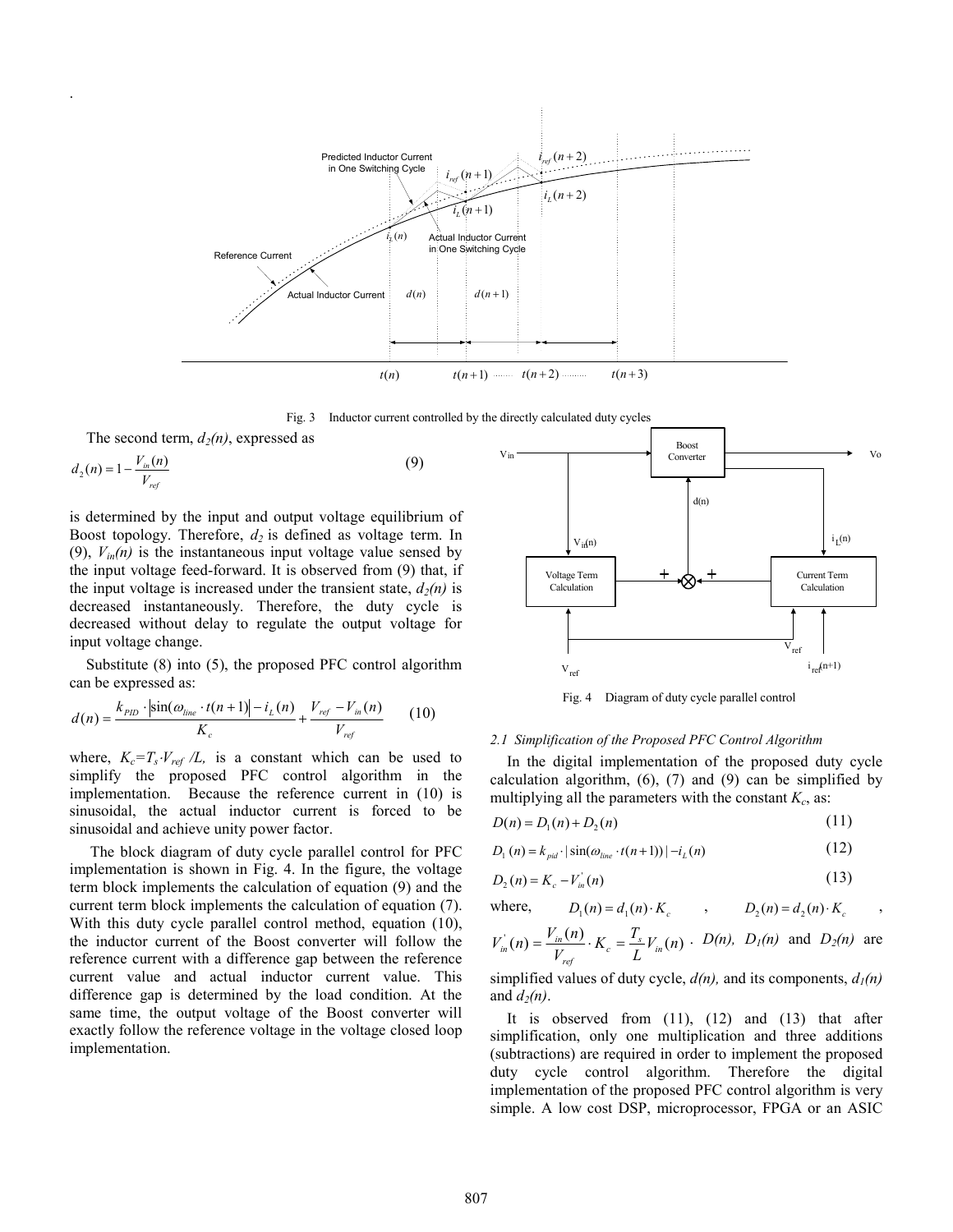can be used to implement PFC operating at high switching frequency because of its low computation requirement.

# III. FPGA IMPLEMENTATION

The proposed duty cycle parallel control strategy for PFC is verified by FPGA implementation. The proposed algorithm for duty cycle calculation algorithm can be implemented by FPGA in parallel, so that it is suitable for high switching frequency digital control PFC. The block diagram of FPGA implementation of duty cycle parallel control PFC is shown in Fig. 5.



### Fig. 5 Block diagram of FPGA implementation

In Fig. 5, the input voltage, inductor current and output voltage are sensed and input to the A/D converters via operating amplifiers (OpAmp). 10-bits A/D converter, AD 9215, is used in the designed system. The typical input signal range of AD9215 is 2V (peak to peak value). Hence, the input range for unipolar signal is 1V. The FPGA is Xlinx Spartan IIE XC2S200E. The clock frequency is 50MHz. The PWM signal with the calculated duty cycle is sent to the switch through a gate driver circuit.

The prototype of Boost PFC controlled by FPGA is shown in Fig. 6. The proposed duty cycle calculation algorithm can be executed in parallel by FPGA implementation. The VHDL implementation of the duty cycle parallel control in FPGA is shown in Fig. 7. The architecture II for current term calculation and architecture III for voltage term calculation are processed in parallel concurrently. In the prototype, the 50MHz FPGA chip was used to implement the proposed control method in AC-DC converter with PFC operating at 400kHz switching frequency. In the FPGA verification, about 15,000 gates are used in the FPGA. This means that a mixed signal ASIC solution based on the proposed duty cycle parallel control can achieve high switching frequency with lower cost, than the other digital solution for PFC implementation.



Fig. 6 Prototype of FPGA implementation



Fig. 7 Diagram of FPGA implementation

# IV. EXPERIMENTAL RESULTS

The operating parameters for the prototype of FPGA implementation are chosen as the following: rated input voltage *Vin*=55V(RMS)*,* output voltage *Vout*=100V*,* rated output power  $P_{load}$ =300W, switching frequency  $f_{sw}$ =400kHz and line frequency  $f_{line}$ =60Hz.

The input current and voltage waveforms for the full load  $(I<sub>o</sub>=3A)$  under the steady state are shown in Fig. 8. The power factor under this condition is 0.999 and THD is 3.8%. The input current and voltage waveforms for the load current,  $I<sub>o</sub>=2A$ , is shown in Fig. 9. The power factor under this condition is 0.998 and THD is 5.9%. Test results show that the proposed PFC control method can achieve near unity power factor under the steady state.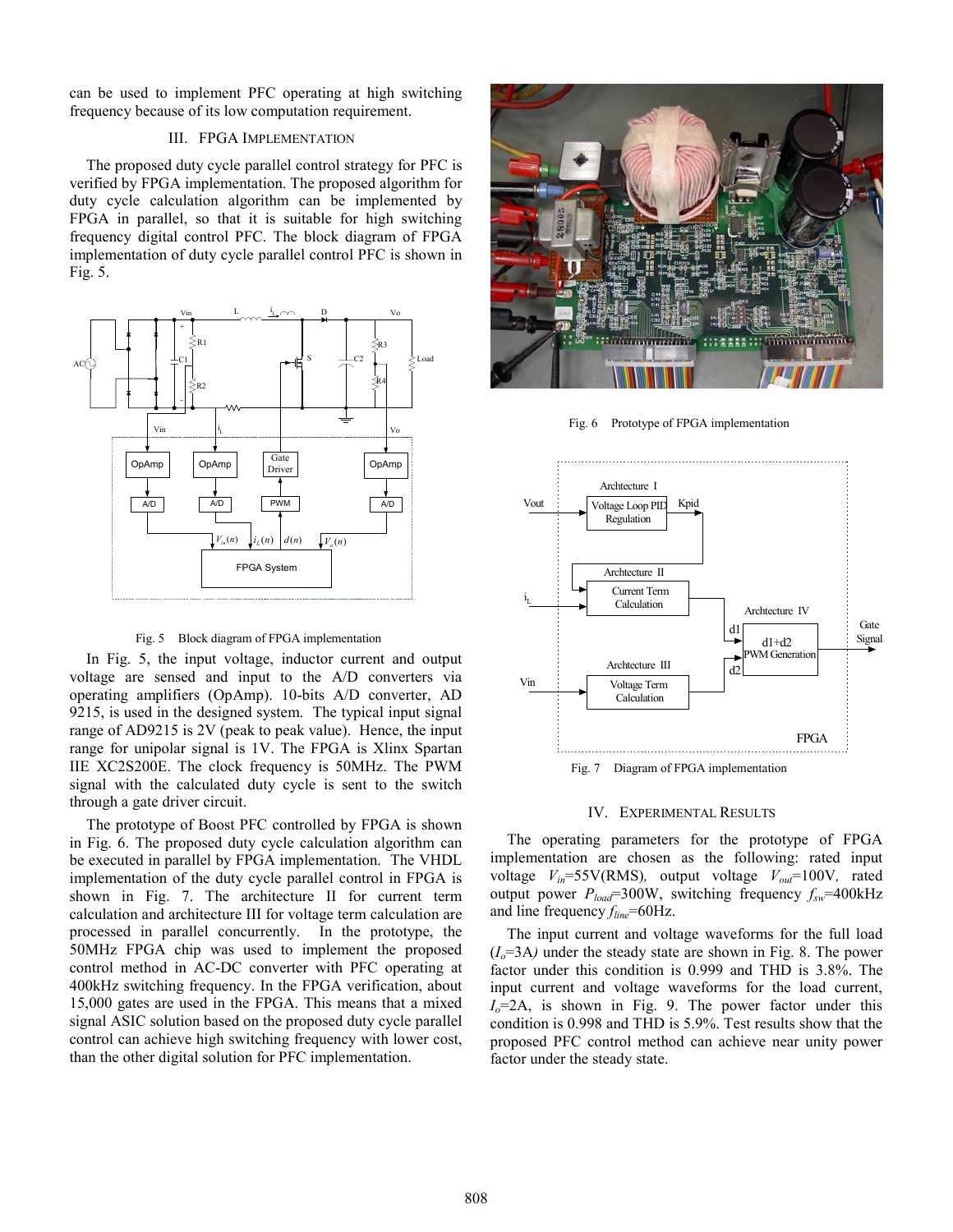

Fig. 8 Input voltage and current waveforms for full load;  $I_o = 3A$ , THD=3.8%, PF=0.999, Voltage: 20V/div, Current: 4A/div



Fig. 9 Input voltage and current waveforms 2A load;  $I_o$ =2A, THD=5.9%, PF=0.998, Voltage: 20V/div, Current: 4A/div

The input current waveforms under distorted input voltage condition are shown in Fig. 10. The input voltage is 55V and clipped at 85% peak value. The THD of input voltage is 6.6%. The THD of input current is 4.9% and the power factor is 0.999. Test results show that sinusoidal input current waveform can be achieved under non-sinusoidal input voltage condition.



Fig. 10 Input current waveform for distorted input voltage; input current THD=4.9%, Voltage: 20V/div, Current: 4A/div

The dynamic performance under the transient state for step input voltage change is shown in Fig. 11 and Fig. 12, respectively. When the input voltage is changed from 55*V* to 65*V*, as shown in Fig. 11, the output voltage overshoot in the transient state is about 1V. When the input voltage is increased from 65*V* to 55*V*, as shown in Fig. 12, the output voltage drop in the transient state is about 1V. The input current still maintains sinusoidal waveform under the transient state. The voltage drop or overshoot to the step input change is small.



Fig. 11 Input current & output voltage for step input voltage change;  $V_{in}$ changed from55V to 65V, output voltage overshoot: 1V, Input voltage: 50V/div, Output voltage: 20V/div, Current: 10A/div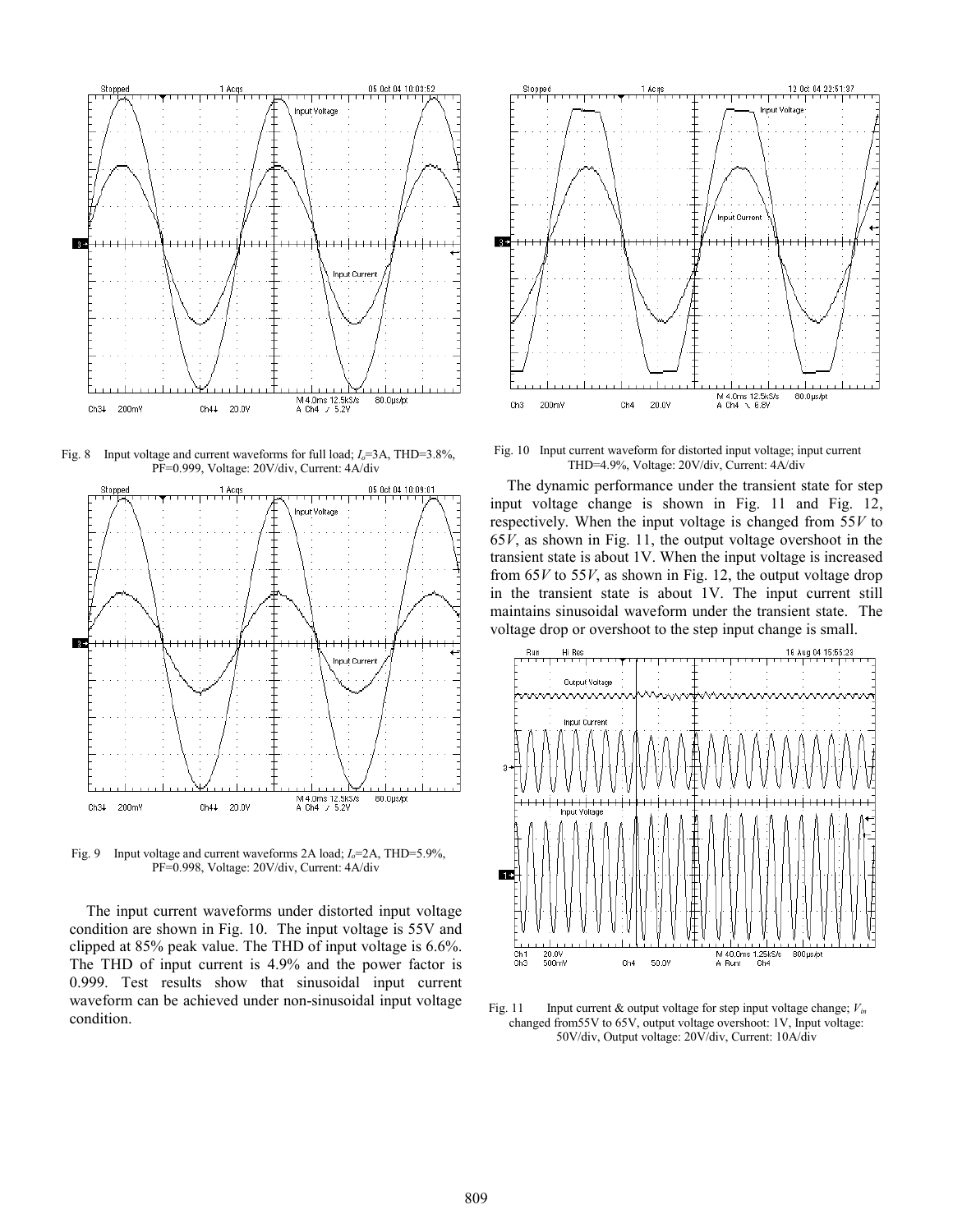

Fig. 12 Input current & output voltage for step input voltage change; *Vin* changed from65V to 55V, output voltage drop: 1V, Input voltage: 50V/div, Output voltage: 20V/div, Current: 10A/div

The dynamic performance under the transient state when the load current is changed from 2A to 3A and from 3A to 2A are shown in Fig. 13 and Fig. 14, respectively. The output voltage drop is 2.3V when the output power changed from 200W to 300W (load current  $I_0$  changed from 2A to 3A). The output voltage overshoot is 2.5V when the output power changed from  $300W$  to  $200W$  (load current  $I_0$  changed from 3A to 2A). The input current can maintain sinusoidal waveform in the load transient state.



Fig. 13 Input current & output voltage waveforms in load transient state; *Io* changed from 2A to 3A, output voltage drop 2.3V, Input voltage: 50V/div, Output voltage: 20V/div, Current: 10A/div



Fig. 14 Input current & output voltage waveforms in load transient state; *Io* changed from 3A to 2A, output voltage overshoot 2.5V, Input voltage: 50V/div, Output voltage: 20V/div, Current: 10A/div

### V. CONCLUSION

A new duty cycle parallel control method for AC-DC converter with power factor correction is proposed. The duty cycle required to achieve unity power factor consists of two terms: current term and voltage term. They are calculated directly based on the reference current and sensed inductor current, input voltage and output voltage. It requires only one multiplication and three addition operations for digital implementation so that the proposed PFC control method can be implemented by a low cost DSP, microprocessor, FPGA or an ASIC to achieve high switching frequency. The proposed duty cycle parallel control method is simpler than commonly used average current mode control for PFC implementation.

Test results for a FPGA implementation show that the proposed method can achieve unity power factor under both steady and transient state. Sinusoidal input current can be achieved under non-sinusoidal input voltage condition. The proposed digital PFC control method can achieve good dynamic performance for load and input voltage change.

The switching frequency of FPGA control Boost PFC is 400kHz. The FPGA implementation for the proposed duty cycle parallel control method shows that it can achieve near unity power factor by using low gate number.

The proposed duty cycle parallel control strategy has high potential for the next generation of high switching frequency PFC implementation, due to its lower calculation requirement, lower cost and better performance than average current mode control.

#### References

[1] Minghua Fu, Qing Chen, "A DSP Based Controller for Power Factor Correction in a Rectifier circuit", Sixteenth Annual